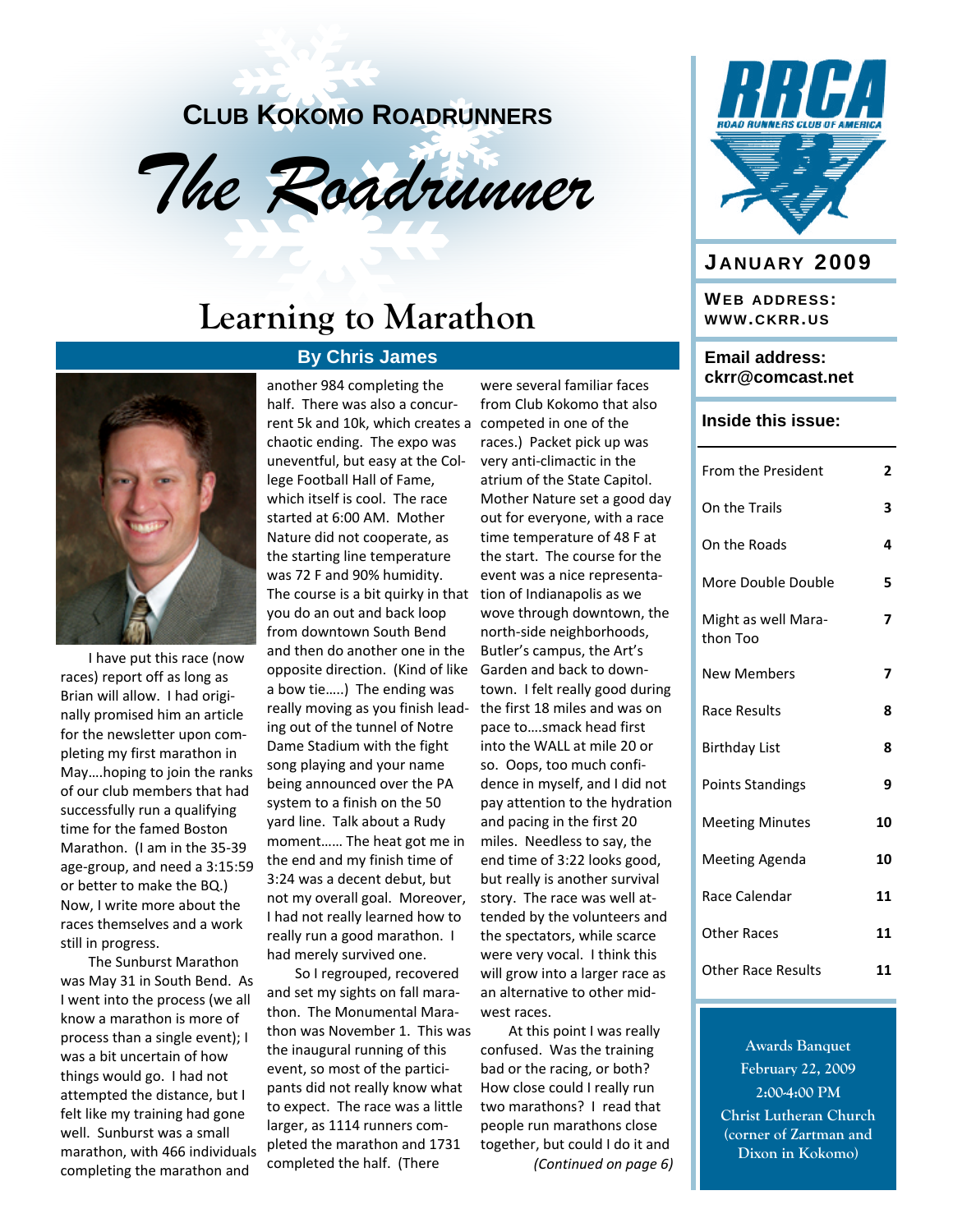### **From the President**



Greetings to you all from your new President of CKRR! I thought I should share a little bit about me although I have contributed often in the past to the news‐ letter so there is not much to add. I am married to my best friend Travis, a man who GOD gave me as my second gift in life, the first as you know is the gift of sal‐ vation. We have many jobs; my paying job is that of Clinton County Economic Development Director/CEO of the Clinton County Chamber of Commerce. We live on a small organic/natural farm, raising and selling beef, poultry, trout, eggs and produce. We do this farming business to help support Trav's work as a full time missionary with World Mission Builders. We are both Clinton Countians born and raised, graduated from Frankfort Sr. High. I went to college in California; he went to Vincennes and then Purdue. I moved back marathon or for those of you who have to Indiana because of him and my mother; we have been married since 1993. We do not have children, but do not tell our ani‐ mals they are not human. We also host foreign exchange students every other year, we need a year to recover and stock up our pantry. This year we have two gems, Mikkel from Denmark and Mauricio from Brazil. Trav has just started running

#### **by Gina Sheets**

the past two years and he makes me sick. He can just run naturally, he does not have to work so much like I high school, this running thing started so he could have more re‐ freshments on Wednesday night. I ran track in high school but was a sprinter. When I turned 35, five years ago, I felt the urge to run 10 I have been running since. My pre‐ ferred distance is 50k, and then 50 miles. My running goal in 2009 is make it through Boston not sure if I want to work as hard as Nicole will make me to try and qualify for Bos‐ ton at Boston. I have also been in‐ vited to serve as a pacer for a friend whose friend is doing Leadville in the fall. I am so excited for that. I am very intrigued by our Club's king of ultra's David Hughes, who is known

all over the country. I cannot go to an ultra without someone asking about David when they learn I am with CKRR. Leadville is a premiere 100 mile course. I am also think‐ ing about doing my first 24 hour race.

Maybe many of you are thinking about doing your first marathon this year, first ultra, first 5k or moving from running to walking or walking to running. What ever your fitness goal is be sure to write it down or better yet recruit someone else to share in that goal or for you to be accountable to keep your goal. When I decided I was going you at our January meeting. to work to qualify for Boston at first I told no one other than my friend Nicole and eventually my husband. Then I realized I needed to be accountable so I told every‐ one, including those who ask "now how far is that Boston Marathon?"

your marathon calendar mapped out, please share it with me,

sheets.gina@yahoo.com. Trav and I enjoy being a part of the Club Marathon trips and I would like to plan one out for 2009 and perhaps even 2010 for those of us who have do to some saving in advance.

Thinking about running in the New Year Gina makes me think about finding a new run‐

do. Trav did not play a single sport in your miles, weather, health and activity, I miles, thought it was a marathon and this injury is new or just a recurring pain ning log. It is that time to get out the new running log or perhaps you use a calen‐ dar, what ever your system of tracking encourage you to do so. Keeping a train‐ ing log will provide you entertainment and motivation when you cannot run and should not run due to injury recover time. While you are healing up you can look back over previous years to see if in the hip. You can also look back and see how much you have improved, or how you use to love running in 15 degree weather.

> I am looking forward to Club Kokomo Road Runners and the 2009 New Year. I know we will have some changes to our race calendar but we hope to get that ironed out at our Janu‐ ary  $12<sup>th</sup>$  board meeting which will be at the Half Moon brew club. Some of us meet at 5:30pm for supper and the Club meeting will start at 6:30pm. The meet‐ ing room is off to the right when you walk in the doors. I would encourage you to consider coming out early to eat as this will help us secure our meeting room location and brings business to the Half Moon. You will notice that we have changed from the first Monday to the second Monday of the month that allows us to post the upcoming meeting agenda in the new letter and get your input at each meeting. I look forward to seeing

For those of you looking to do your first to fix. If you are new to the club this is a Also consider being a part of the awards committee meeting on January  $9<sup>th</sup>$ , Friday, at 6:00pm at the home of Ray and Robin Tetrault. Ray is making his famous pizza. Please email me or call me 765‐659‐5310 so Ray knows how much great opportunity to meet some folks learn and learn about how to be an award winner next year. The committee will also decide on what type of award will be presented. Please come out and be a part of the Club activities.

Be careful out there –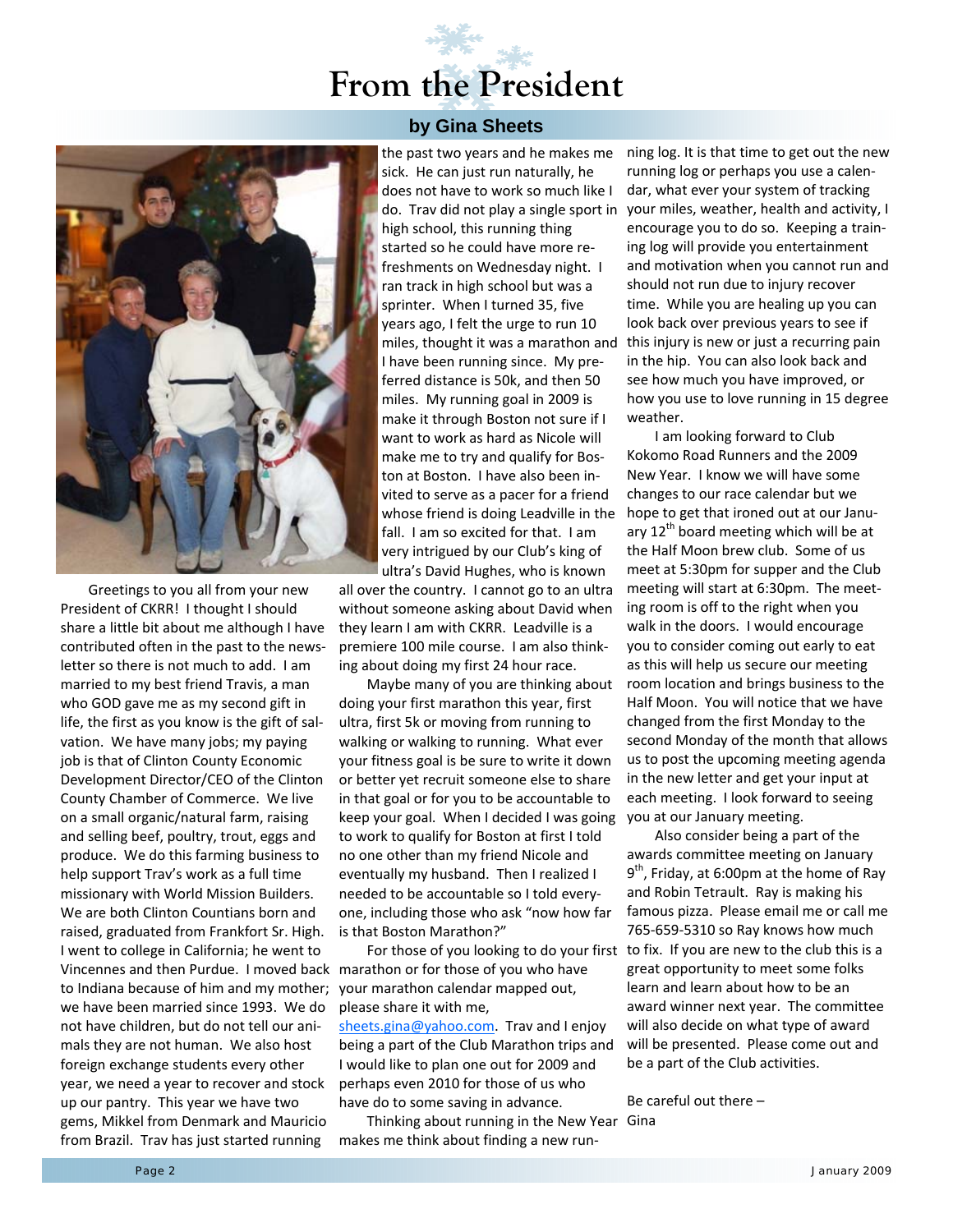# **On the Trails**

#### **By Charlie Skoog**



2008 Charity Run

The 24th Annual Charity Run is traditionally held on the first Sunday afternoon in December. The day's weather, featuring snow, wind, ice and slush, was not conducive to running or walking but the spirit of friendly competition com‐ bined with food, fellowship, sharing and giving, ruled the day. Thanks to all who vol‐ unteered or participated in any way as we raised \$2,181 for the Magic and Care Clos‐ ets, Nesting Doves and

Gilead House. Nine women from Gilead House, including Ex‐ ecutive Director Reba Harris participated and are very much looking forward to partnering with us again in 2009. Special thanks to Rhenda Acton, Jeannie Clark, Diana Brown, and Robin Cole who provided this years Sloppy Joe's and everyone else who pitched in with great desserts and side dishes.

#### 2009 Charity Run???

 Many of you have questioned why we have the Charity Run on a date and time that competes with the close of the nationally recognized We Care Auction. Many of you actively participate in We Care and the community at large is confused that both special caring events are on the same day compet‐ ing with one another for our time and dollars. At the December business meeting I proposed moving the Charity Run to Satur‐ day, November 14, and shifting the McKinley School race and date to the first weekend in December. Nicole Peel, at the same meeting, suggested that the December race could then be a fundraiser for We Care itself. I think both of these ideas have tremendous merit and potential and we will further dis‐ cuss them at upcoming club meetings. If you have an opinion on this matter please share it with one another and the club officers and I encourage each of you to attend a club meeting and get more involved in fulfilling the mission of Club Kokomo.

#### 2008 New Year's Eve 5K

As December 31, 2008 approached, Mark Shorter and I were both wondering why there were only 35 pre‐registrants for an event that had attracted a record turnout of 160 the pre‐ vious year. Looking at the weather forecasting a high of 26 with brisk winds did not leave us very optimistic but amazingly we recorded a record number of 100 registrants on race day. I guess everyone just wanted to wait and donate an extra \$4

since all proceeds of this race support Coyote Kids!

Although we did not experience the snow and ice of the Charity Run the wind‐chill was still brutal for the 129 finishers of the walk and run. Youth was served as Logansport HS standout, Kyle Overway outsprinted Western's Austin Young to win with a fine time of 16:50. Wabash's course record holder (16:12), BJ Needler finished third with a time of 17:12 and Dana Neer was the first Master in 18:17. The women's race was won by Lafay‐ ette's Petrana Petkova in 19:05 followed by Master runner, Sherry Robertson's, 21:23 and CK's own Kelly Wright in 22:25. The walk was won by Crawfordsville's Damon Clements in a time of 27:21. In case you're wondering Damon is one of the top race walkers in Indiana. CK's injured trail runner, John Sites showed pretty good walking form, finishing second in 34:39. Mary Miller topped John and the women's field with a time of 34:23, followed by Amanda Pena, 36:05 and Anna Dol‐ lens, 37:18.

I would like to thank The Running Company for there gener‐ ous donation of over \$600 in gift certificates and technical shirts for our awards and prize drawings. In addition the YMCA, Club Fitness 24, and Sportcenter donated valuable gym memberships and the Half Moon provided a \$50 gift certificate for prize draw‐ ings. Once again the NYE 5K offered a soup buffet featuring Char‐ lie's (famous in his own mind!) lentil, Gale Keppel‐Devine's vege‐ table, Diane Noll's cheese, a white chili from the kitchen of Scott and Adrienne Riggle, and the truly famous home made rolls from the kitchen of Anne Wiles.

In terms of volunteer participation, from course set up to building cleanup, this was the best NYE race yet and we thank all who helped in so many ways. If you think it was cold running or walking the race you should have been standing out on the course or working the finish line so special thanks to Gino and Josh from Community Service, Kevin Breedlove from Grace House, and Darrel York who provided the mile split and course sweep. Finish line workers with frozen fingers and toes were Ricke Stucker, George Devine, Lisa Jones, Lisa Frank and John Wiles. Inside, tabulating the results and helping in the kitchen were Gale Keppel, Diane Noll, Sally McAndrews, Anne Wiles and Diana Brown. This years results were recorded in record time so as soon as the Weber Family completed the gift exchange draw‐ ing we were able to go straight to the awards and prizes.

In closing I would like to thank my Brother in Christ, Walter Logan from Grace house who offered up the opening prayer and then ran and walked his first ever road race. Earlier in the day Walt, who was pre‐registered tried to back out because of the wind chill and his lack of conditioning. That was until I shared that I would like him to lead us in prayer to start the race. The opportunity to share and serve the Lord easily overcame Walter's physical concerns about running the race. My wish and prayer for 2009 is that our priorities and actions be ordered much the same as Walter's were on New Year's Eve.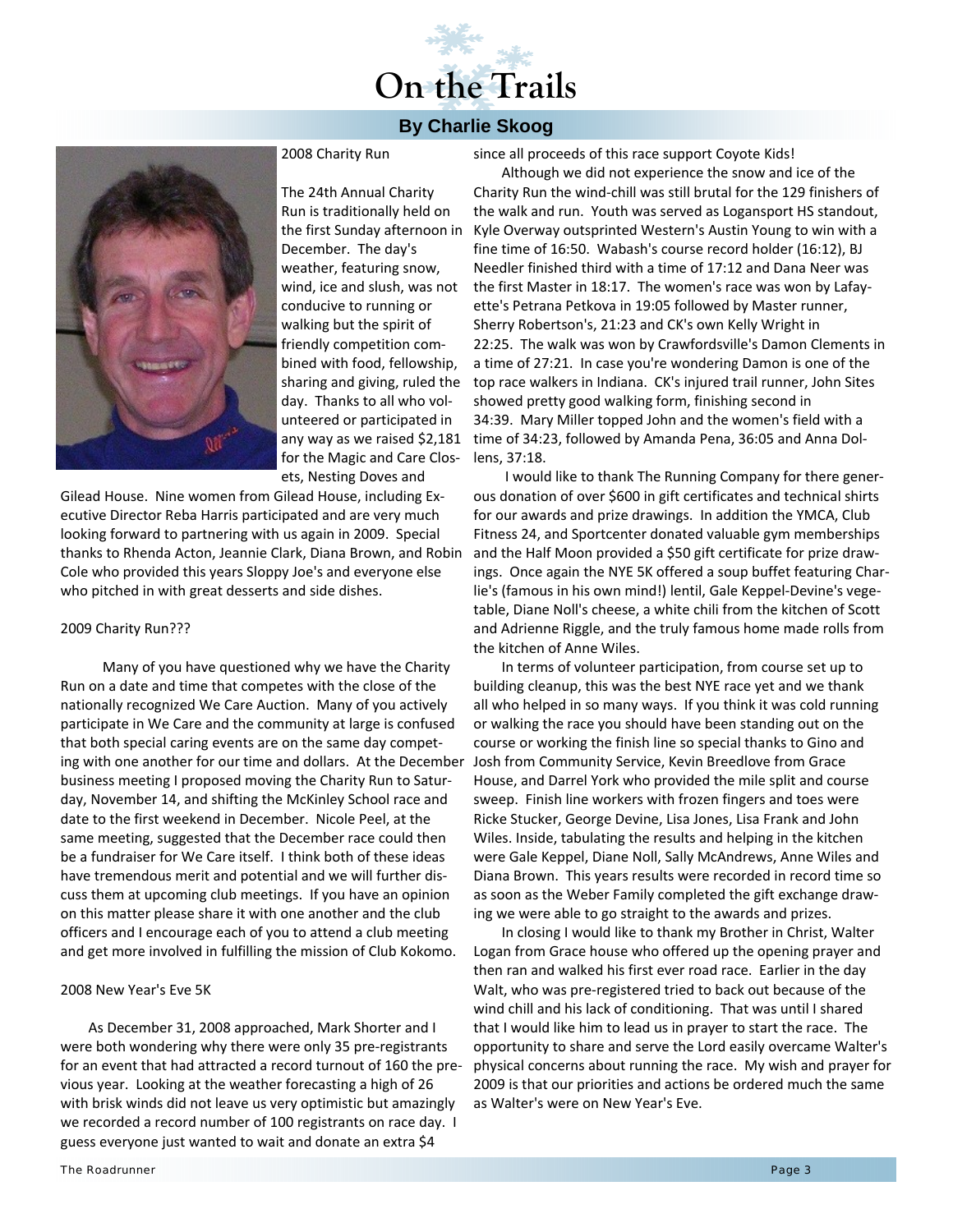# **On the Roads**

#### **By Johnnie 'O**



**CK Goodfellows bring smiles to children**

Goodfellows needed more help in December and Club Kokomo an‐ swered the call with a record 40 volunteers. Their

efforts brought smiles to more than 2,000 children, who received clothes as Christmas presents.

Since 1911, the Kokomo/Howard County Goodfellows organization has been helping the less fortunate buy clothes for their chil‐ dren. Johnny 'O has been a member of Good‐ fellows for more than 35 years. Fellow CK member Dave White also is a member of the board.

The economic crisis resulted in more than 1,100 people filing applications for Goodfellows' assistance in 2008, about a 30 per‐ cent increase over 2007's total.

This is the fourth year that Club Kokomo provided help. For the first time, CK took two (Dec. 15 and 16) of the five Goodfel‐ lows shopping nights at Meijer. Volunteers helped parents figure out if they were above or below their voucher limit before they went through the check out line, re-hung clothes, and clothes in shopping bags. Some of the volunteers worked both nights.

Once again, Charlie Skoog led the charge in recruiting volun‐ teers. Besides Charlie, this year's CK Goodfellows included Brian, Kathy, and Emily Allen, Diana Brown, Sylvia Burgen, Dave and Nancy White, Ahronda James, Laura Rosenstengel, Jeannie Clark, Greg Townsend, George Devine, Gale Keppel, John and Anne Wiles, Keith and Sally McAndrews, Amanda Pena, Debbie Riffe, Leonora Hulet, Joyce Pennycoff, Kaitlyn Cole, Kelcey Ackinson, Vickie Boles, Robin Cole, Dan and Rachel Lutes, Robin Tetrault, Tim, Zach, and Mary Miller, Bill and Kathie Barnett, Diana Noll, Theresa Barlow, Steve Kilcline, Stan Shuey, Spencer Hayes, and Jamey Boruff.

The applicants were not the only people suffering from the economic crisis. Some CK volunteers had lost their jobs; others were on lay off. Johnny 'O cannot thank them enough for putting their problems aside and helping others. He wishes all a better 2009.



*December 15th volunteer team above, December 16th volunteer team middle. Dan and Rachel Lutes check clothing prices below.below.*



*Bill and Kathie Barnett total purchases.*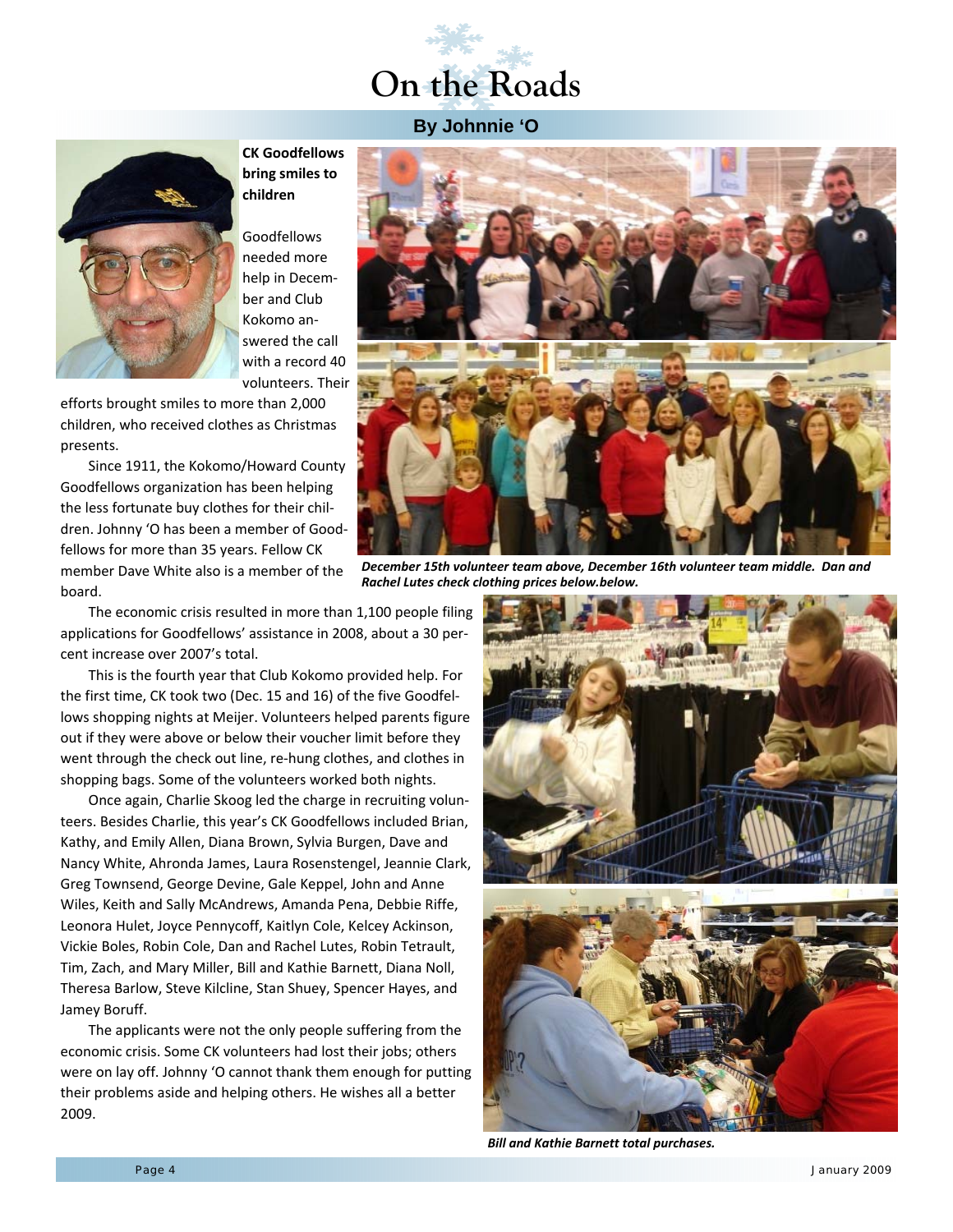## **More Double Double**



First a definition of a double‐double for this event: doing a 100 miler on Saturday, doing a double crossing of the Grand Canyon (also called a rim‐to‐rim‐to‐rim or double dip) during the week after followed by an‐ other 100 miler the next Saturday.

Starting off on Thursday, Nov 6, 2008, right after work, I managed to run over a good sized deer looking kind of dead in the passing lane somewhere in Illinois. I should have known something was up when I found my car doing the speed limit while passing trucks in the right lane. The car went up and over nicely enough and maintained a good straight line. Just up ahead I saw a SUV off on the left, probably the one which had just hit the deer. Usually the trucks do a fine job of flattening road kill, but this one was just too fresh. After inspecting the car for leaks, I duct taped the fog light back into place and did the same to some of the plastic under‐ carriage and continued on my way. Had I thought of it, I could have gotten a trooper to give me a pass to put the thing into my trunk for later good eating.

Once having arrived at the race hotel for the Mother Road 100 I went to the gate to Fort Reno where the bus would pick us up for a ride to the start line and bedded down for the night. I was only awoken once by a sheriff to ensure I wasn't planning on a break in of the fort's museum. the web site only showed the fort's chapel which I sup‐ posed was just inside the iron gate. To my

#### **by David Hughes**

surprise in the morning when I followed the curator into the fort, we drove about a mile and a half to get to the first set of buildings. He had me park on the grass and let me into the museum. As it turned out the museum is only a part of a 15K or so acre site filled with old restored or partially restored buildings of an old Indian fort. On one wall was a map of Oklahoma all split up to various Indian Tribes. That was the plan—to relocate the so‐called "savages" in a civilized way to happier hunting 29:52:35 after it started. grounds. But guess what? We, the so‐called "civilized", just about stole it all back!

At 0630 we all climbed aboard the bus that took us to the start, not a regular bus but a party bus with two rows of seats along each side facing each other. The runners with drop bags finally stuffed their bags into the below the compartment and somehow managed to all sit down in relative comfort. One would be move. So the next day when I visited Wal‐ amazed to see just how many and how big are nut Canyon where cliff dwellers lived, I the drop bags of some runners. As for me mine just contains a flashlight and extra TP. Once at the start area we all had more to eat and access to porta‐potties. The race director started us off at 0900 and we began the long shuffle off through the day and into the night, the night which got down below freezing. The turns out all the mountains around, about aid was particularly sparse and anywhere from 6 to 11 miles apart, but the goodie bag was great with a sawn off section of the Mother Road itself. I sustained myself mostly on cookies and sports drink. Running all night with some alternate walks on some hills but mostly slow running and then on to the morn‐ ing, now very sore and weaker, I had to stop periodically to message my poor feet and legs on the shoulder of the road. Now it was mostly shuffling 20 paces and walking an equal number. One runner told me it was just I didn't know whether I'd even be able to 6 miles from an intersection we had passed. So far the math was good—just enough time to finish at 3 mph. Soon others were passing me and drifting out of site. A man in a truck told me how many more miles to go. Better push harder but I can't. A while later he tells me again, but this time it's further. What? He volunteers to drive to the start once I tell him I'm "on the bubble" and to drive back with the correct distance…3.1 miles, still doable. Now it's all concentration.. As I look ahead the ter and past Cottonwood campground road turns off to the right, a long looking way, but as I approach the was the gate with a sign just inside: 1.5 miles to go!. Then another sign up ahead, but just an encouragement sign, then several more. All I longed for were

countdown signs showing maybe quarter miles. Hey, I was desperate, the clock coming upon the 30 hour cutoff. Soon there was the last sign with the finish line just around the corner, so it's the last 20 yard run to show spectators that we're real run‐ ners after all, and on to a chair. And there was Dale Perry who announced he was disappointed I got to be the last finisher rather than he. The ordeal ended in

After eating an omelet and catching a nap I headed west, overnighted near Erick OK, and drove on the next day, Monday, to Lupton AZ where I bedded down again. Earlier I tried to remove a blistered nail, but gave up because it looked so gross. That night my right leg totally froze up, the outer ligaments of my knee too sore to took the steps down with the right leg lead‐ ing all the way and holding onto the railing to ease the pain. The knee loosened up somewhat, so I was able to hike up a vol‐ cano, quite dormant now, in the Sunset Crater National Park north of flagstaff. As it 300 or so of them, are actually old volca‐ noes. You can still see the old lave flows. Afterward I visited the Wupatki National Park and made the Grand Canyon by night fall where I bedded down on the Arizona Trail.

Since I gave a rather detailed and labo‐ rious report on my double crossing in Nov 2002, this'll be mercifully short. The main difference I did the first one well rested whereas this one was part of a limits tester. get down to the first switchback with a badly blistered toe and bum knee, but since there were several hikers behind me, I knew I had to do something, so off I went with my flashlight down, ever down, to the Indian Garden with its water and rest rooms and on down to the bridge across the blue‐green Colorado River where I took my first time hack. I then followed the trail through the Phantom Ranch for more wa‐ where there is no water this time of year and made my way along the Roaring Springs River to Roaring Springs for the last water before climbing the switchbacks to *(Continued on page 6)*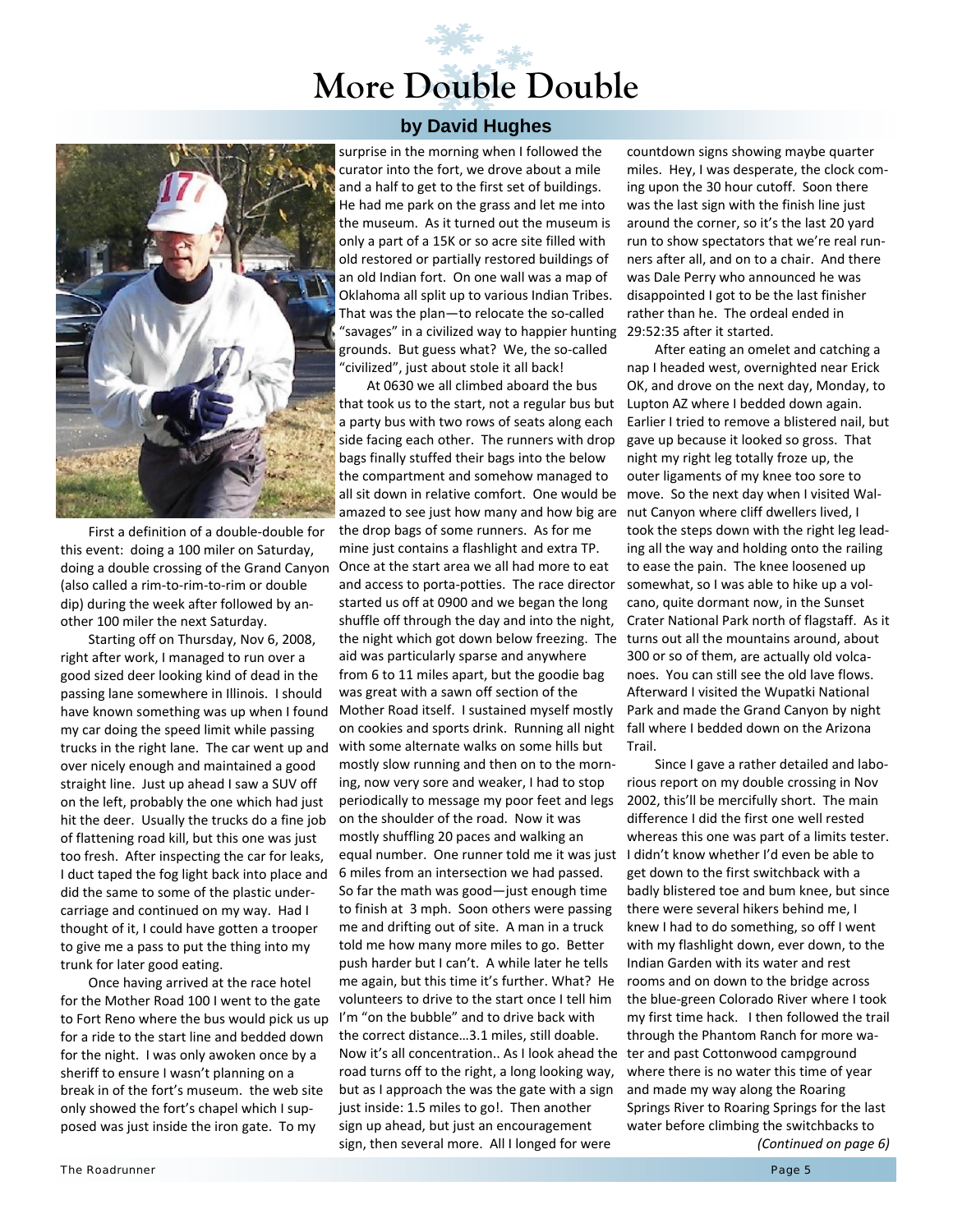# **More Double Double (continued)**

the north rim. After taking a short break at the stones at the trailhead I headed back down observing the spooky beauty of the canyon in the sun's waning rays and then in the other‐worldly moonlight. Hey, who needs a flashlight now? After the bridge I began my ascent. I was so paranoid of not being able to get out on my own, not that I had much of a choice unless I became a corpse, I rested on each switch back. Later on higher up I'd look back on each section to get the reassurance that I was actually mak‐ ing progress. I could see the lights on the rim of the Bright Angel Trail Lodge from the bot‐ tom so very far away, then periodically dur‐ ing the ascent. They gave me hope that there is an end if one just "endeavors to persevere" (the Indian in The Outlaw Jose Wales). But it took a lot of time to perse‐ vere, 22:36:10, to be exact (3:37:39 to the middle of the bridge, 6:48:24 to the north rim, 5:32:41 back to the bridge, and 6:37:25 back to the south rim). I did see a small elk on my drive to the trail head. I should have paid more attention to this. PS—I ate two Little Debbies on the way to the Bright An‐ gel trail head and ten more during the cross‐ ings.

After four hours of sound sleep I drove

*(Continued from page 5)* to Yavapai Point and washed up in a rest room along with other hikers and campers, washed some clothes, dried them on the car, and recorded some of the adventure. Two parts down and one to go. That day, Thurs‐ day, I visited the Yavapai museum and heard a selves to getting my car drivable by Mon‐ lecture on the Canyon's formation and an‐ other on poetic responses to seeing the Can‐ yon itself. I bedded down again along the Arizona Trail and got up early for the last chal‐ lenge. Or so I thought. I was cautiously driv‐ ing along at about 40mph on the look‐out for animals when I noticed lights coming up on me. Being the courteous driver I'd like to believe I am, I looked for a good place to pull over to let the driver around, when what to my wondering eyes should appear was an enormous cow elk doing a quick‐step into my path!.. Whomp, into the windshield with legs carried around into the driver's side smashing the window, denting the fender (again), and caving in the door and knocking off the side mirror. The car immediately stopped, I had not a scratch, and the driver turned out to be a ranger. Skipping some details, now what was running through my mind upon the in‐ stant of the crash? Well you're all dedicated runners, so you already know it's "just how do I get to my race now?" So It's off to Flagstaff peering through the undamaged part of the windshield so as to drive safely, not that this

trip contains any evidence of safe driving, and on to a gas station where a nice stranger draws me a map to the nearest body shop. Such nice people, they link me up with a rental car and dedicate them‐ day afternoon. The race is saved; now all I need to do is do it.

But I couldn't do it. I checked into the Javelina 100m at McDowell Mountain Park NE of Phoenix with hopes but little else. My poorly conditioned legs were all swol‐ len like sausages. Within a few hours of the race on Saturday, my legs would just shut down, not with cramps, but just no energy and fatigue. I'd then walk a little to get them going again. The down‐hills seemed to be okay, but there was no real go left. The first two tests had tested me out. Not being able to do better than 5:46 on the third 15.3 mile loop, and fighting leg and other problems, I bagged it at 45.3 miles. I regret not going another six hours for another loop to gain a 100k buckle, but it was not to be. If one looks fleetingly at the 100k buckle the untrained eye might mistake it for a 100 mile buckle, but the pain of my DNF wouldn't be assuaged by such trickery.

### **Learning to Marathon (continued)**

perform well? So another regroup and re‐up the training immediately for third marathon because I am, well, slow at learning this marathon thing.

I went down to Huntsville, AL to run the Rocket come…. City Marathon on December 13. I had heard from several sources that this is race that caters to the running experience, and that it is a marathon only event. The expo was small, but nice. There were several local running/triathlon stores at the expo with deep discounts on apparel. The race packet pick up was very straight‐forward. Race time tem‐ perature was a "balmy" 30‐32 F. This was a chal‐ lenge for the hands and feet, but better cold than hot. I found the course to roll throughout the race, but there were no major hills up or down. The vol‐ unteers were excellent. The support stations were well placed and stocked. The race itself went much better for me as I was able to run the first half con‐ servatively and negative split the race. I ran 3:16

*(Continued from page 1)* and change for a 6 minute PR. Never‐ the‐less, I am still shy of my beloved BQ by 45 seconds!!!! It's maddening, but encouraging at the same time. I have now learned the racing itself. Now, I just have to put it all together. More to

> I do wish to thank Heather Weber for get‐ ting up for all of the early morning training runs. Without her help, life would be quite a bit less fun along the path to this goal. Thanks to the other club members that I have trained with over the past year as well. (Robyn Padgington, Aurelian Mozipo, Will Irvin, Matt York) I also thank Brian Reinhardt for the advice on how to properly recover for two competitive marathons 6 weeks apart. Without that advice, I am sure the third marathon would have been a survival as well, rather than a race I am proud of.



*Tom Miklik was there to Run the Rocket City Marathon as well.*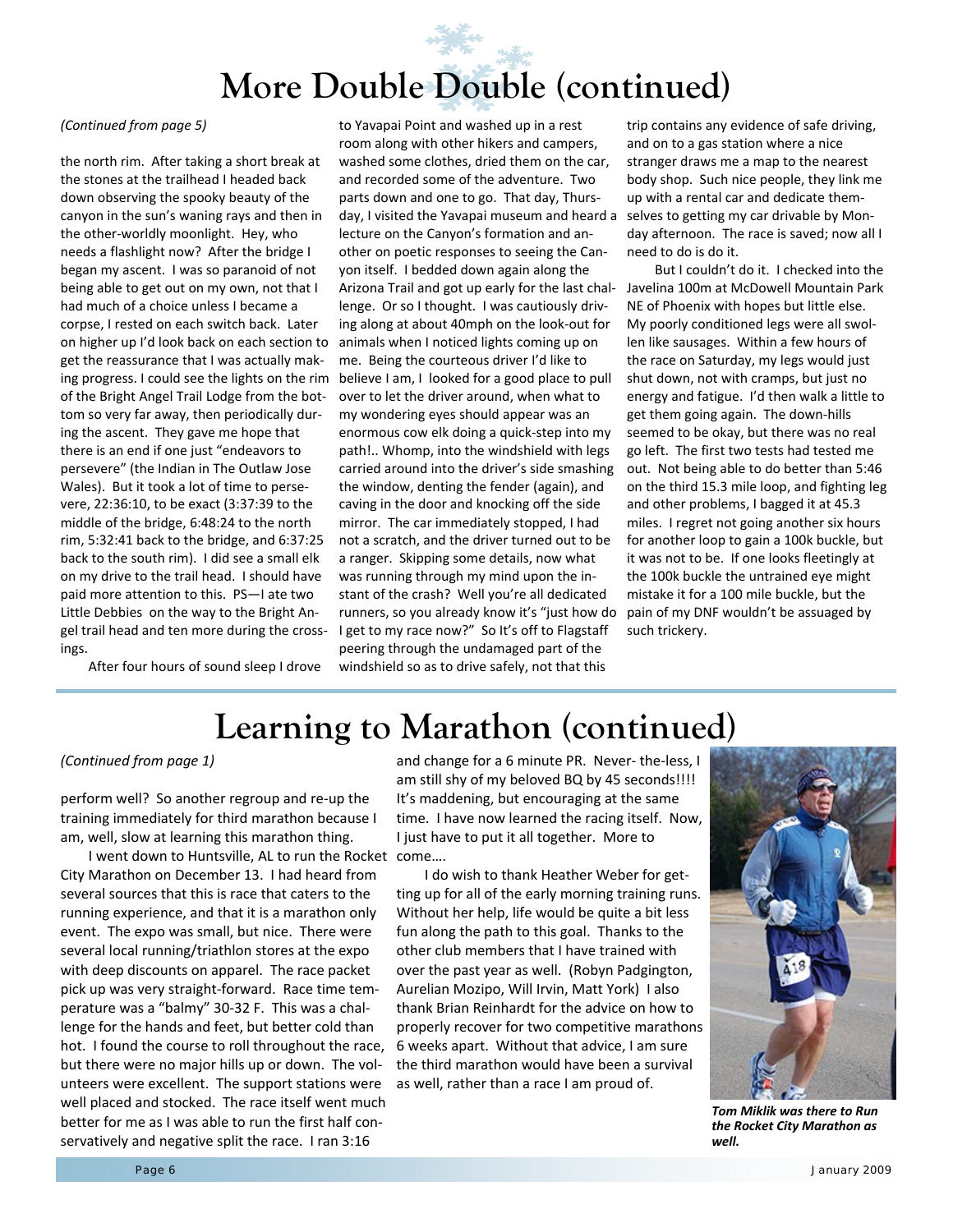## **Might as Well Marathon Too**

**by Brian Reinhardt** 



I heard Patti talking on the phone to her mom a few months ago about possibly spend‐ ing Christmas in Pa‐ nama City Beach, Flor‐ ida at her home there. We'd never done any‐ thing like that in the past and we wanted to run in by my family as well, but within a few days we had it set to head to the warmth of Florida for Christmas. We thought of flying in

Alec from Camas, Washington as well and Patti's mom gra‐ ciously volunteered to pay for his airfare so that he count spend Christmas with us as well.

We were very excited about the entire idea but why not run a marathon while we were in Florida as well. We still needed the state in our quest for all 50 and the Jacksonville Marathon was scheduled for December 21st—just four days

before Christmas AND about the time we'd planned to head that way anyway. It must have been intended because the date of the marathon was moved from the 14th for some local logistics or we'd never have been able to run it.

Sooooo, sometime in mid Autumn we decided that there'd be a marathon involved in the trip as well (of course). Who needs months to train to run a marathon anyway?

Anytime you're a 50 state marathoner there are going to be a number of them that you just don't have the time to train for properly, especially when the race is in the winter. This marathon definitely fell into

that category, but Patti or I neither one really cared. It was simply an opportunity to go somewhere we'd never been be‐ fore and run a marathon in warm weather on a very flat and scenic course.

You learn as you run these marathons that there are things you come to expect from the organizers and the host hotel and many times every expectation is met and many time they're not. This one happened to fall into the latter we found out when the host hotel refused late check‐out for the runners staying there, including us. We didn't like it, but we also didn't want to pay an additional \$80 for a "day room" to shower in after the marathon so we checked out early knowing that the race offered showers after the marathon was over. Yeah, an inconvenience, but at least we'd be clean for our 5 hour drive to Panama City Beach right after. More on that later.

*Say hello to our "Snowman".*

Once checked out of the hotel we walked out into the morn‐ ing air and it registered 66\* at 6:00 AM. Uh oh. No real big deal since we had no real time goal in mind, but it'd have been nice to see the 54\* that was forecast! Oh well, it could have been in single digits like it was in Indiana at the time!

We lined up for the start just as the daylight broke and we were off with a few thousand marathoners and half-marathoners (we found out in 6 miles that most of them were running the half). We ran when we wanted and walked some as well and just enjoyed the nice weather. If you don't work too hard the weather isn't as much of a factor so we made sure to not work too hard. All marathons don't have to be to qualify for Boston or run a PR and we made sure that we enjoyed ourselves in this one.

About 5 hours later we made it home in one piece to see a smiling Quinn high fiving us as we finished on the local high school track. He made his was across the grass and managed to get some finishing photos as well. It's always so wonderful to see him waiting for us when we finish. We don't always get to take him along, but it's a treat when we do.

Well, we were done and all we needed now was some grub and a hot shower. The grub was almost non‐existent and the shower was definitely non‐existent. I asked the race director about it and he informed me that security refused to open the

> locker rooms at the school and if I really wanted to clean up there was a hose "right over there". I was polite and didn't inform him that Patti probably wasn't to inclined to take a hose shower before driving for 5 hours so I simply thanked him and headed back to break the news to Patti. There were many others waiting to shower as well so I'm certain that'll be a thorn in the RD's side.

No worries as we found the nicest YMCA we'd ever seen and they were gracious enough to let us clean up without payment of any kind. Squeaky clean and a greasy burger at Wendy's and we were off to PCB!

It was so nice to spend our recovery time with Patti's mom and dad and to get to spend the time with Alec as well. On top of that we got to enjoy each other with barefoot walks on the beach and easy runs and walks as well. I can't say that I'd recommend the marathon with anymore than two stars,

but spending a warm Christ‐ mas with family was defi‐ nitely a wonderful thing. Our family has been blessed over and over and we do our best to not take it for granted. God bless each of you in the upcoming year and may it be a year of im‐ proved fitness for each of you.



**Welcome to Club Kokomo!** 

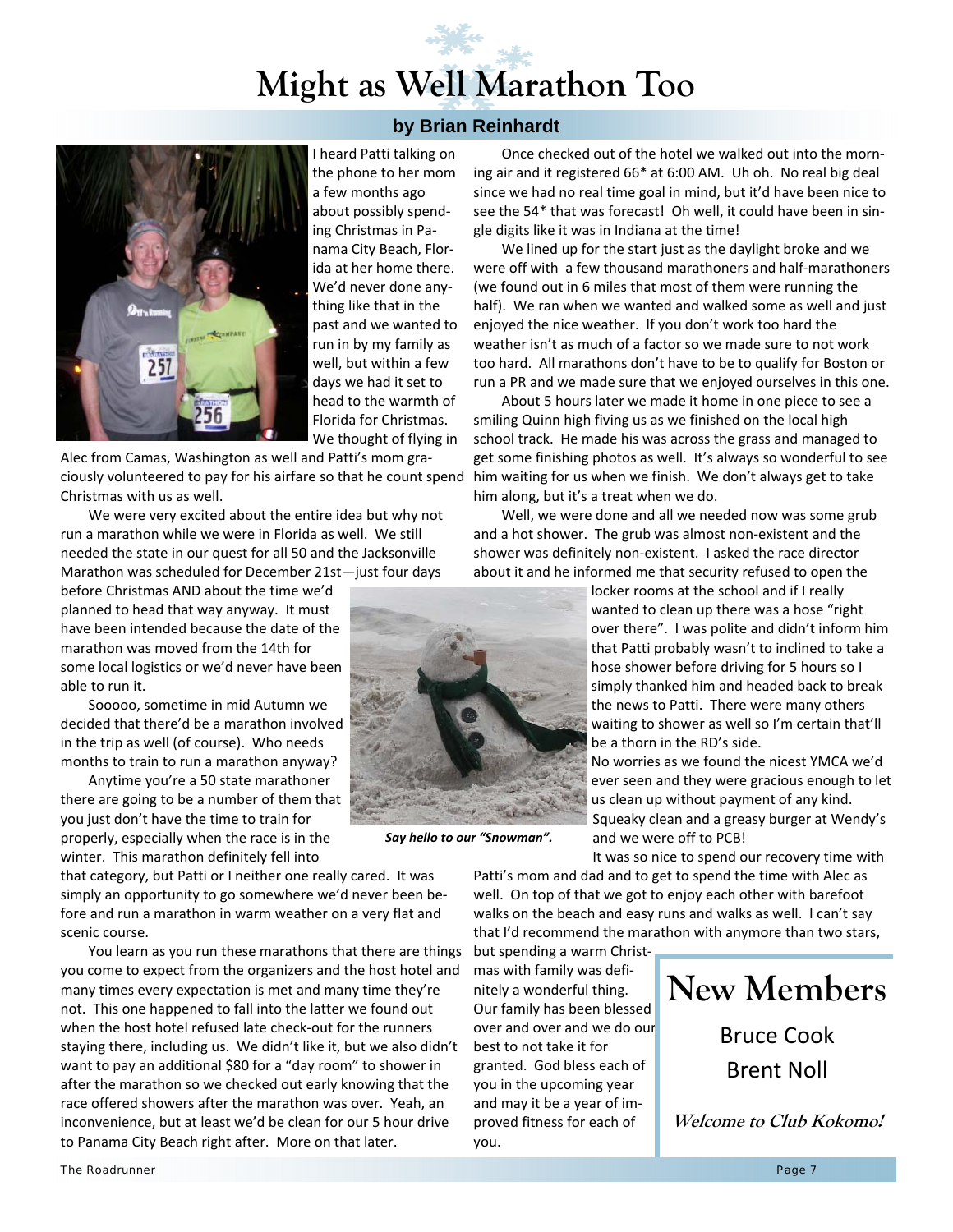

24th Annual Charity Run December 7, 2008 Kokomo, IN

#### 5k Run

1. Dana Neer 20:21 2. Joe Rangel 20:48 3. Scott Riggle 22:42 4. Al Hochgesang 23:07 5. Jeff Cardwell 23:14 6. Travis Sheets 23:22 7. Michael Graham 23:39 9. Waylon Coulter 24:11 11. Heather Weber 24:39 1st woman 13. Earl Strong 25:01 14. Mark Shorter 25:19 15. Kelly Wright 25:30 16. Gregory Townsend 25:45 19. T.A. Weber 26:10 21. Joni McCracken 26:23 22. Keith McAndrews 27:06 23. Sarah Bauson 27:10 24. Brent Noll 27:11 25. Barb Millspaugh 27:12 26. Bill Bauson 27:13 27. John Norris 27:32 28. Lisa Jones 27:47 29. Ricke Stucker 27:55 32. Josh Revils 28:32 34. Ray Tetrault 29:37 36. Mark Eads 30:50 37. Bruce Cook 30:52 38. Laura Rosenstengel 31:35 39. Doug Mankell 31:49 40. Cassie Bauson 31:52 41. David Hughes 31:54 42. Stan Shuey 32:17

43. Robin Tetrault 32:21 44. Justine Eads 32:37 45. Laura Cook 33:00 46. Bill Heck 33:15 47. Dave White 33:16 48. Robin Cole 34:08 49. Vicki Boles 35:08 50. Adrienne Riggle 35:42 51. Brian Allen 36:39 52. Joyce Pennycoff 37:04 53. Emily Allen 37:33 54. James Longwith 39:19 55. Bob Longwith 39:43 56. Roxane Burrous 46:01 57. Sylvia Burgin 47:00 58. Gary Jewell 47:24 58 Finishers

### 5k Walk

1. Mary Miller 40:34 2. Rick Spencer 40:35 3. Jeannie Clark 43:50 4. Jayne Hiatt 45:59 5. Debbie Riffe 50:31 6. Amanda Pena 50:34 7. Tim Taflinger 55:50 8. Pat Robertson 55:56 9. Tim Revils 56:38 10. Jackie Sanders 1:24:08 11. Cynthia Sanders 1:24:10 11 Finishers

New Year's Eve Day Run/Walk December 31, 2008 Kokomo, Indiana

5K Run 1. Kyle Overway 16:50 4. Dana Neer 18:17 5. Petrana Petkova 19:05 1st woman 6. Zach Miller 19:14 7. Matt York 19:36 8. Chris James 19:44 9. Joe Rangel 20:24 12. Scott Riggle 21:05 14. Ron Moore 21:56 16. Kelly Wright 22:25 18. Earl Strong 22:43 19. Michael Graham 22:46 23. Jeff Cardwell 23:26 25. Mark Shorter 23:49 27. Gregory Townsend 24:08 30. Terry Townsend 24:31 33. Ernie Strawn 25:11 35. Ken Swinehart 25:22 36. Keith McAndrews 25:31 38. John Norris 25:36 41. Joni McCracken 25:55 42. Barb Millspaugh 26:01 45. Sarah Bauson 26:08 48. David Reinagle 26:30 49. Peter Bauson 26:41 50. Mark Rodgers 26:48 51. Bill Bauson 26:51 52. Mike Deardorff 26:57 53. Steve Wand 26:58 59. Tami Moore 27:41 60. Allison Irvin 27:42 61. Tom Miklik 27:56 62. Bruce Cook 28:06 63. Grace Bauson 28:21 65. Dave White 28:33 66. Laura Bauson 28:35 67. Jerry Meiring 28:39 68. Greg Sumpter 28:40

69. Stan Shuey 28:45 70. Laura Rosenstengel 28:50 71. Mark Eads 29:00 72. Cassie Bauson 29:01 73. Phil Leininger 29:05 74. Steve Kilcline 29:06 78. Dale Sullivan 30:02 79. Riley Case 30:05 80. Justine Eads 30:10 81. Stephanie Bolinger 30:12 82. Brian Allen 30:26 83. Laura Cook 30:36 86. Vicki Boles 30:49 88. Brent Noll 31:13 93. Adriene Riggle 32:58 96. Emily Allen 33:23 98. Amber Longwith 34:01 103. Rhenda Acton 37:57 107. Sylvia Burgin 40:35 109 Finishers 5K Walk 1. Damon Clements 27:51

2. Mary Miller 34:23 1st woman 5. Steve Inman 35:42 6. Amanda Pena 36:05 7. Anna Dollens 37:18 8. Robin Michael 40:02 9. Jane Inman 40:22 11. Jeannine Clark 40:25 13. John McGinty 42:48 14. Bob Longwith 43:05 15. Debbie Riffe 43:33 19. Jackie Sanders 61:39 20. Cynthia Sanders 61:41 20 Finishers

### **Birthday List**

- 1/2 Patti Reinhardt 1/3 Marsha Daugherty 1/3 Andrew Maibaum 1/3 Darrell York 1/5 T.A. Weber 1/11 Trudy Pierce 1/13 Jeff Cardwell 1/16 Edwina Foust 1/17 Milt Brown 1/17 Lily Mozipo
- 1/7 Noah Stranahan
- 1/8 Robin Michael 1/8 Noah Pownall
- 1/21 Josh Revils

1/18 Lisa Jones

1/19 Taylor Padgett

- 1/22 Sara Hovermale
- 1/22 Sondra Summerton
- 1/23 Brian Moore
- 1/27 Kayla Reinagle
- 1/28 Todd Moser
- 1/30 Jennifer Mayfield
- 1/30 Brent Noll

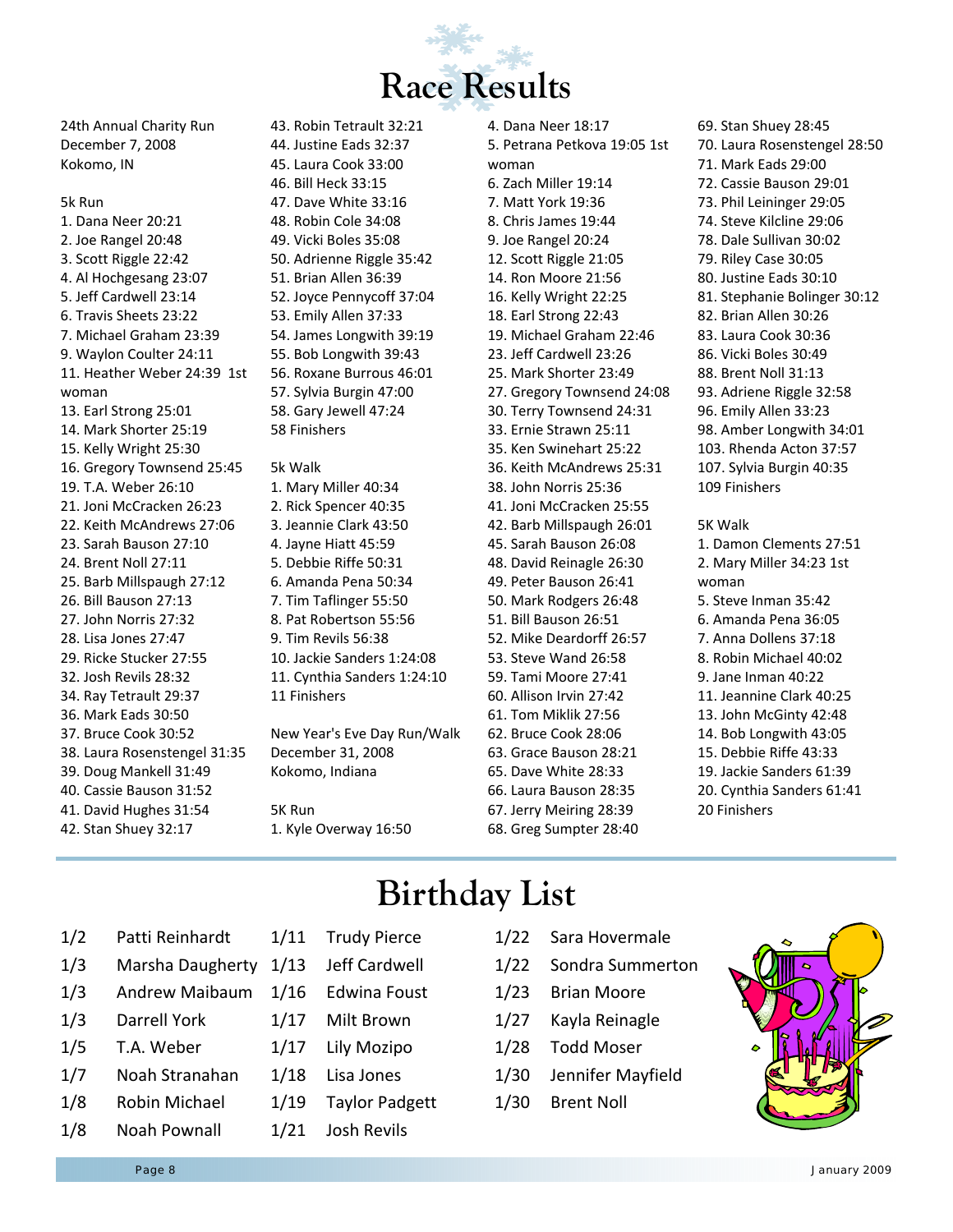# **Final 2008 Points Standings**

Races included are JN Amboy, Old Ben, Ultimate Challenge, Race for the Cure, JN Jackson Morrow, Composer Classic, Trojan Trot, JN Greentown, Race for Grace (Runners only), Haynes Apperson, Ironhorse, Panther Prowl, JN Converse, Age-graded, Run for Shelter, Race for Kim, BeeBumble, Cole Porter, Nickel Plate Trail, McKinley, Charity Run, New Years Eve Race and any one marathon, half-marathon or volunteer. 10 **points are awarded for both the Race for the Cure and the Relay for Life.**

Runners

#### Women

#### 0‐12

Aubrey Jackson 7‐130V Lauren Weber 3‐40V Natalie Weber 3‐40V Kelsey Weber 3‐40V Victoria Christenson 1‐ 20H Zoe Irvin 1‐10 Hannah Moore 1‐10 Lillian York 1‐10

#### 13‐19

Katie Hollingsworth 6‐ 120H Maya Brooks 4‐67 Heidi Freeman 4‐62 Nicole Jackson 4‐43 Vanessa Lorenz 4‐41 Nicole Parry 2‐22 Emily Christenson 1‐20H Waverly Neer 1‐20 Mindy Tetrault 1‐20V Katie Christenson 1‐15 Kayla Reinagle 1‐10

#### 20‐24

Sarah Lee 8‐150H Amber Longwith 7‐105 Laura Bauson 4‐62M Sarah Bauson 3‐60 Grace Bauson 3‐45 Megan Tetrault 2‐40H Holly Hurlburt 1‐10

#### 25‐29

Allison Irvin 14‐265MHV Michelle Clendenning 13 ‐207HV Jillian Weaver 10‐151H Justine Eads 10‐150H Kathleen Bagwell 8‐106H Vicki Boles 17‐300HV Jaime Jackson 6‐79V Rebekah Monroe 5‐77HV Theresa Barlow 3‐44V Tara Steele 4‐65H Brianne Boles 1‐20H Crystal Cherry 1‐20H Ashley Taflinger 1‐20H Michelle Tetrault 1‐20H

#### 30‐34

Darcie York 12‐187HV Kelly Wright 8‐155MH

Monica Brooks 7‐127H Jessica Rush 4‐52H Karen Bush 3‐49H Jeanette Merritt 3‐40H Robyn Pagington 2‐40 Julie Pownall 2‐40H Geana Moore 2‐30V Jessica Austin 1‐20H Amy Piazza 1‐15

#### 35‐39 Heather Weber 14‐ 260MHV Lisa Jones 12‐199HV Nicole Peel 8‐130MHV Barb Millspaugh 8‐119 Shelly Wyman 6‐99 Adriane Freeman 4‐53 Gina Sheets 3‐50M Stella Rood 2‐29H Jennifer Mayfield 1‐20H

40‐44 Laura Rosenstengel 10‐ 169V Tami Moore 8‐135H Laura Cook 9‐132H Patti Reinhardt 7‐125MHV Joni McCracken 5‐90HV Kim Anderson 4‐72MH Michelle Larson 3‐60H Lisa Hobbs 2‐40 Paula Lucholick 1‐15 Diana Padgett 1‐10

#### 45‐49

Cassie Bauson 12‐220MH Roxane Burrous 7‐140MHV Cheryl Marner 3‐60 Carla Yerkes 2‐40MH Stephanie Bolinger 2‐35H

50‐54 Robin Tetrault 13‐260MHV Michaelene Anderson 1‐10 Linda Donovan 1‐10 Jill Parry 1‐10 Debra Perkins 1‐10 Lorene Sandifur 1‐10

55‐59 Robin Cole 18‐309V Joyce Pennycoff 14‐255HV Rhenda Acton 6‐100HV

Judy Smith 7‐92HV Chris Williamson 4‐62V Anne Wiles 3‐50HV Barb Wand 2‐30V Kathie Barnett 2‐20

#### 60‐64 Sylvia Burgin 20‐350HV

Kathy Murdoch 7‐140 Susan Gerhart 2‐35H Roberta Hite 1‐15 Shirley Wilson 1‐10

65‐69 Kathleen Leach 1‐20H

#### Men

 $0 - 12$ Waylon Coulter 10‐200 Joshua Revils 6‐110V Quinn Reinhardt 2‐40V Griffin Irvin 1‐10 Corey Moore 1‐10 Kobi Moore 1‐10 Brayden York 1‐10

#### 13‐19

Nich Lipari 7‐125 Peter Bauson 7‐115H James Longwith 6‐94 Keith Bauson 3‐45 Sam Freeman 2‐40 Brent Noll 2‐35 Carl Christenson 2‐32H Jesse Bauson 2‐30H Kaleb Hollingsworth 1‐ 20H Andrew Swinehart 1‐20H Mason McGovern 1‐15 Peyton Yeung 1‐15

#### 20‐24

Sam Williamson, Jr. 3‐60 Charley Eltringham 3‐55 Zach Miller 3‐55 Bryan Phillips 2‐40

#### 25‐29

Jason Rush 10‐185H Cory Jackson 11‐177 Mark Eads 10‐172H Joseph Hubbs 4‐80MH Nathan Hovermale 2‐40 Matt Yarosz 2‐40

30‐34 Matt York 19‐315MH William Irvin 13‐250MHV Ryan Bagwell 7‐93H Ryan Pownall 2‐32H Carey Stranahan 2‐32H Joe Kinney 1‐15

#### 35‐39

Scott Colford 13‐260MH T.A. Weber 13‐198MHV Scott Riggle 13‐196H Chris James 10‐180MH Michael Rood 6‐71H Paul Wyman 5‐69 Aurelien Mozipo 4‐60H David Reinagle 4‐54H Jeff Kuczera 3‐52H Derick Brooks 4‐42 Travis Sheets 2‐40H Donny Smith 2‐29H Dennis Ball 2‐22 Keith Hill 1‐20H Mitch Reeves 1‐20H Vernon Graves 1‐8 Shawn Fain 1‐6

#### 40‐44

Michael Graham 23‐346HV Brian Allen 16‐214HV Brian Reinhardt 10‐ 195MHV Ron Moore 11‐182H Dana Neer 9‐180HV Dan Lutes 3‐55MH Don Rogers 3‐49MH Kevin Forgrave 2‐32 Jack Lotzgeselle 2‐32H Paul Cardwell 1‐20H Shawn Mayfield 1‐20H Todd Moser 1‐20M

#### 45‐49

Byron Bundrent 15‐290H Ken Swinehart 16‐225H Al Hochgesang 11‐197H Bill Bauson 9‐122H Brian Moore 8‐120H Kim Lee 9‐117H Ernie Hurst 10‐100 Eric Mathew 6‐82MH Phil Rozzi 6‐80H Chris Sullivan 8‐76 Gary Jewell 4‐65 Henry Yu 3‐40H Kismet Morrison 2‐30M

Greg Sumpter 3‐30 Matt Bolinger 1‐20H

#### 50‐54

Greg Townsend 22‐285HV Keith McAndrews 16‐ 243HV Jeff Cardwell 12‐217MH Earl Strong 11‐215MH Mike Deardorff 13‐174H Ray Tetrault 11‐152MHV Jerry Meiring 12‐141H Scott Hamilton 6‐107 Russ Hovermale 6‐73 RJ Kerr 2‐35M Michael Campbell 2‐29H Mark Rodgers 2‐29H Stephen Batey 1‐20H Karl Stoneking 1‐12

#### 55‐59

Joe Rangel 21‐392H Mark Shorter 22‐355H Charlie Skoog 17‐247MHV Steve Wand 11‐136HV Tom Miklik 10‐133MHV John Wiles 6‐80HV Dave White 5‐77HV Rocky Smith 6‐63H Phil Leininger 4‐43H Fred Chew 3‐36H Mike Anderson 2‐35H Bruce Cook 2‐28 Steve Kilcline 2‐25H Joe Orr 2‐24 Terry Townsend 1‐12 Chris Smith 1‐7

#### 60‐64

Ricke Stucker 24‐445HV David Hughes 11‐190MV Doug Mankell 10‐148H Bill Barnett 6‐100MH Darrell York 2‐35V Walter Brown 2‐30H Barry Donovan 2‐30H

#### 65‐69

Stan Shuey 16‐292 Dale Sullivan 10‐162 John Norris 4‐70H Ernie Strawn 2‐40

#### 70+

*(Continued on page 10)*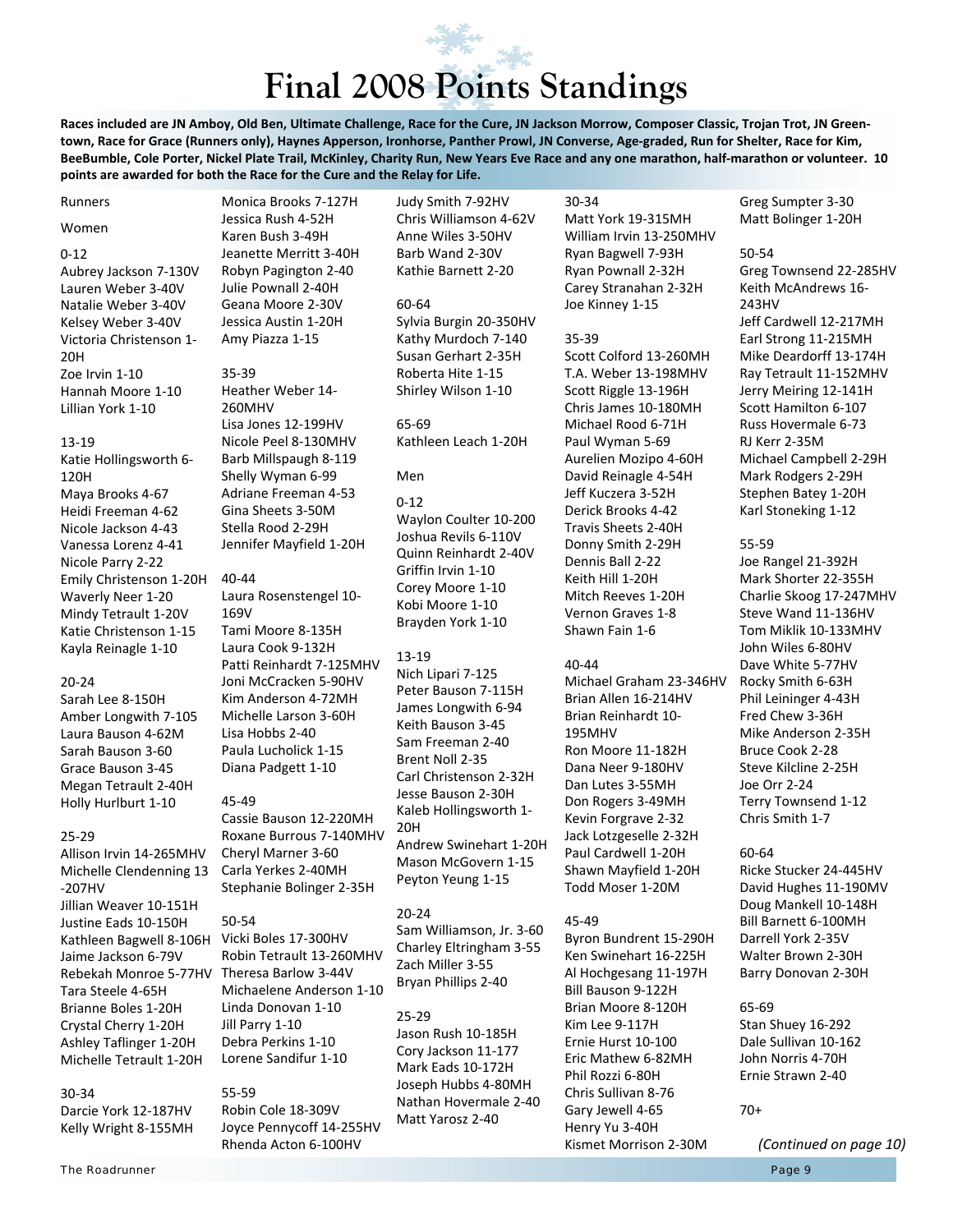### Meeting Minutes **Final 2008**

Club Kokomo Road Runners Meeting December 8, 2008 6:30 PM

Members Present: Gina Sheets, Mark Shorter, Brian Reinhardt, Travis Sheets, Charlie Skoog, Scott Riggle, Sylvia Burgin, Steve Cur‐ rens, Nicole Peel, Andrea Johnson (visitor from the Running Com‐ pany).

Ginal opened the meeting at 6:32 P.M.

#### REPORTS

Financial Report given by Mark Shorter Policy for use of club equipment

#### RACE DIRECTOR REPORTS

Previous

#### Charity Run

Charlie thanked the many volunteers and mentioned that we had a very good turnout for such horrible weather.

Charlie will write a proposal to move the charity run to a date in November so that it doesn't compete with We Care.

#### Upcoming

New Years

\$200 Fee for rental this year. AS long as we clean up there will be no janitorial fee.

Need volunteers for soup.

Numerous fitness membership gift certificates for door prizes.

#### OLD BUSINESS

Awards Banquet

Location will be Christ Lutheran Church at the corner of Zartman and Dixon in Kokomo.

Awards – Mark and Gina will check on the price of sweat‐ shirts for awards this year.

Need to determine date and location of awards commit‐ tee meeting.

#### Ballot of officers

Brian motioned to accept the the ballot of officers. Sylvia seconded.

Voted 8‐0 in favor of.

#### NEW BUSINESS

Rotary Club of Kokomo Early Risers proposed to have a race on April 11 and will be in contact with the club about the logis‐ tics.

Gina will meet with the race director of the Ironhorse to de‐ termine if Ironhorse will happen.

Race director is considering having a race at a different time of year.

#### Meeting adjourned at 7:57 PM.

Next meeting scheduled for January 12, 2009 at the Half Moon at 6:30 P.M. with a social hour at 5:30 P.M.

### **Meeting Agenda**

January 12th, 5:30 social hour ‐ 6:30pm meeting start LOCATION – Half Moon Brew Pub

Induction on new Club Officers

Minutes

Financial Report

Race Director Reports:

#### Previous

 Charity Run ‐ Charlie Skoog News Year ‐ Charlie Skoog

#### Upcoming

 Discussion on Old Ben Run/Walk Discussion on Sam Costa ¼ and ½ marathon Discussion on the request from Sunrise Rotary Club Discussion on the Iron Horse Run Discussion on the October Cancer Awareness Run Discussion on reorganizing

McKinley and Charity Run

#### Old Business:

 Hall of Fame Qualifiers Cmt ‐ Charlie Skoog Preparation for the Awards Banquet – Feb. 22nd, Christ Lutheran Church, 3401 S. Dixon Road Kokomo, IN End of the Year Awards Committee meeting report ON THE TABLE – USE OF CLUB EQUIPMENT / IN‐ **VENTORY** 

New Business:

 DATE OF NEXT MEETING – February 9th, 2009

## **Points Standings (continued)**

Bill Heck 12‐230V Robert Cupp 11‐185 Riley Case 1‐20 Charles Johnson 1‐20H

Walkers

Women

49‐ Mary Miller 21‐379HV Amanda Pena 20‐319V Jayne Hiatt 21‐250V Jane Inman 15‐211HV Debbie Riffe 21‐209V Raye Jean Swinehart 14‐158H Emily Allen 11‐103 Cindy Sullivan 8‐68 Adriene Riggle 6‐57 Carol Savage 2‐24H Becky Christenson 1‐20H

#### 50+

Anna Dollens 20‐375H Pat Robertson 12‐166HV Diana Brown 12‐162V Jeannie Clark 9‐142 Cynthia Sanders 10‐124V Kathy Allen 3‐45 Trudy Pierce 2‐35H Pamela Batey 1‐20H Helen Brown 2‐20 Edwina Foust 1‐20V Nancy White 1‐20V Barbara Hobbs 1‐10

#### Men

 $49 -$ Steve Inman 13‐260H Tim Revils 10‐172V Bruce Savage 2‐35H

#### 50+

Jerry Lambert 21‐385HV Tim Taflinger 21‐283HV Rick Spencer 15‐247H Robin Michael 19‐233H Jackie Sanders 15‐158V Milt Brown 10‐102V Jim Burrous 5‐61HV Melvin Hobbs III 4‐53MH Bob Longwith 4‐48 David Mygrant 4‐39 John McGinty 3‐32 Toney Lorenz 1‐9 Darrell Pennycoff 1‐9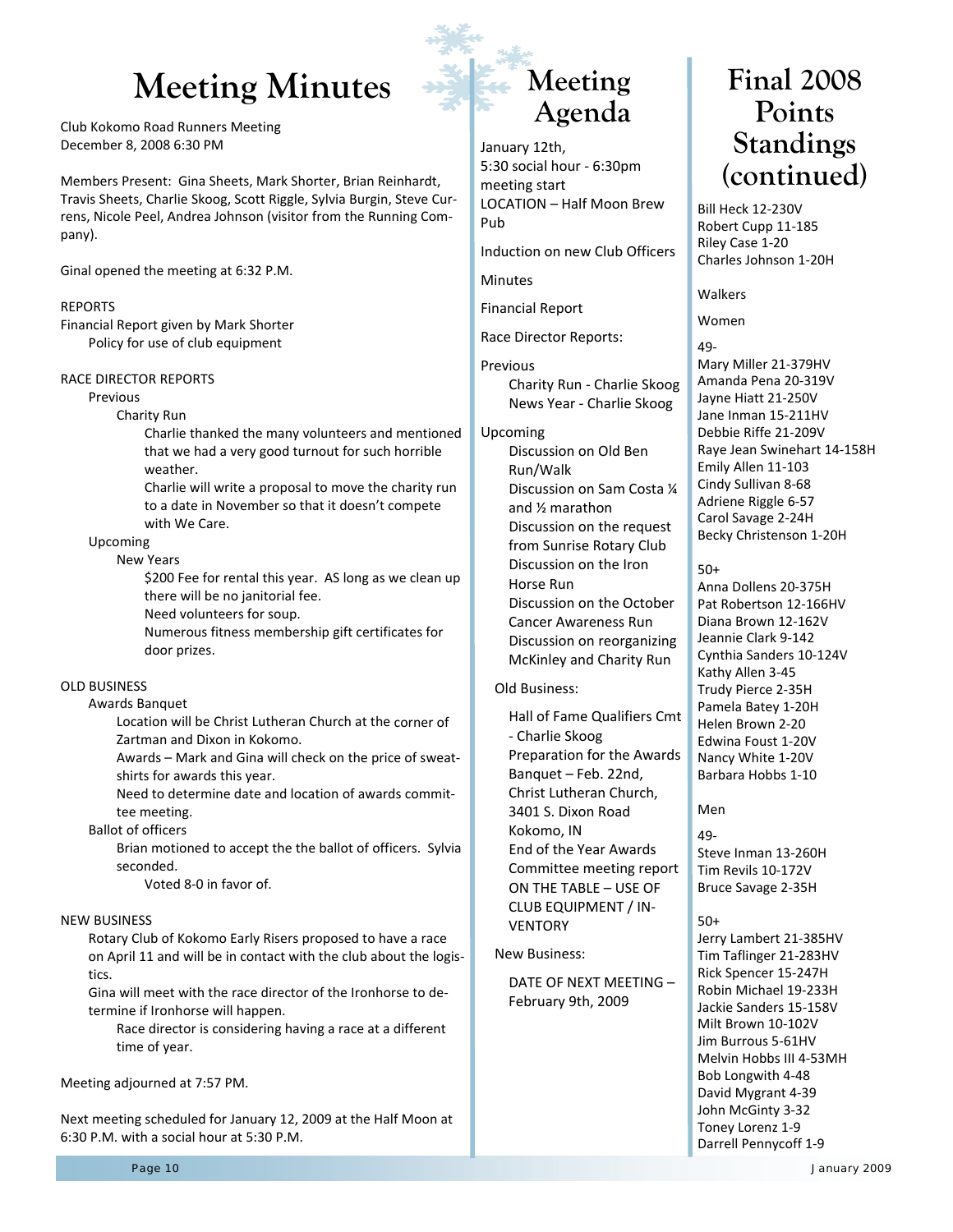## **2009 Race Calendar • Calendar Communication Communication Races**

March 7 Norris Insurance 5K Run/Walk Time: 9 AM Location: Amboy, IN

March 14 Old Ben 5K Run/Walk Time: 9 AM Location: Highland Park

March 28 Sam Costa ¼ and ½ Mara‐ thon Time: 9 AM Location: Carmel, IN

April 4 CK Ultimate 10m run or 5m Run/Walk Time: 9 AM Location: Logansport, IN

April 18 Race for the Cure 5K Run/Walk Time: 9 AM Location: Indianapolis, IN 10 points for each finisher

May 16 Norris Insurance 4M Run/ 3M Walk Time: 8 AM Location: Jackson Morrow Park

June 4, June 11, June 18, June 25, July 2, July 9, July 16, July 23 (Awards) Coyote Kids Time: 6 PM Location: TBD

June 6 Trojan Trot 5k Run/Walk Time: 8 AM Location: Sharpsville, IN

June 13 Norris Insurance 5 Mile Run/ 5K Walk Time: 8 AM Location: Greentown, IN

June 19‐20 (Tentative) Relay for Life Location: Kokomo High School

June 20 Race for Grace 5K Run Time: 8 AM Location: Logansport, IN

June 27 Haynes‐Apperson 4 Mile Run/3 Mile Walk Time: 8 AM Location: Memorial Gym, Kokomo

July 11 Ironhorse 4M Run and Walk Time: 8 AM Location: Logansport YMCA

July 18 Panther Prowl 4 Mile Run/5k Walk Time: 8 AM Location: Western H.S., Rus‐ siaville

August 1 Norris Insurance 5K Run/ Walk (Non Points) Time: 8 AM Location: Converse, IN

August 8 CKRR Age‐Graded 4M Run/5K Walk Time: 8 AM Location: Highland Park

August 22 Run for Shelter 5k Run/Walk Time: 8 AM Location: Oakbrook Valley

September 26 BeeBumble 5k‐10k Run/5k Walk Time: 8 AM Location: Burnetsville, IN

October 3 Cole Porter 5k‐15K Run/5k Walk Time: 8:30 AM Location: Peru, IN

October 18 Club Kokomo 8k Run/3 Mile Walk Time: 2 PM Location: Nickel Plate Trail, Peru

November 8 Run the Mounds 5m Run/Walk Time: 2 PM Location: Anderson, IN

November 14 CKRR 4 Mile Run/ 5K Walk Time: 9 AM Location: McKinley School

November 26 CKRR Thanksgiving Day Fun Run Time: 8 AM Location: Highland Park

December 6 CKRR Charity Run 5K Time: 2 PM Location: UAW Local 292 (20 pts each finisher)

December 31 New Years Eve 5k Run/Walk Time: 2 PM Location: UAW Local 292

February 1 Groundhog 7 1 PM Zionsville High School Will Huiras weh@d‐slaw.com

February 8 Valentine 5k Run/walk 10 AM Valparaiso High School Michael Prow mprow@mail.valpo.k12.in.us 219.548.3694

February 14 Skirt Chasers 5k Run/Walk Shelbyville, Indiana Gretchen Morgan 317.392.0835 gmorgan@shelbyroadrunners.com

February 21 Polar Bear 5 Mile Run/5k Walk 9 AM Indiana War Memorial Ken Long 317.884.4001 klong@kenlongassoc.com

## **Other Race Results**

Monumental Marathon November 2, 2008 Indianapolis, IN

1. Richard Kandie 2:22:25 1w. Zeddy Chepkoech 2:40:28 6. Scott Colford 2:34:10 124. Chris James 3:22:24 199. Carla Yerkes 3:31:41 322. Eric Mathew 3:43:57 347. Jeff Cardwell 3:46:45 545. Kelly Wright 4:05:13 839. RJ Kerr 4:41:46 1090. Melvin Hobbs 6:09:17 1109 Finishers

Rocket City Marathon December 13, 2008 Huntsville, AL

1. Josh Cox 2:21:23 1w. Jill Horst 2:48:00 119. Chris James 3:16:43 825. Tom Miklik 4:36:57 1127 Finishers